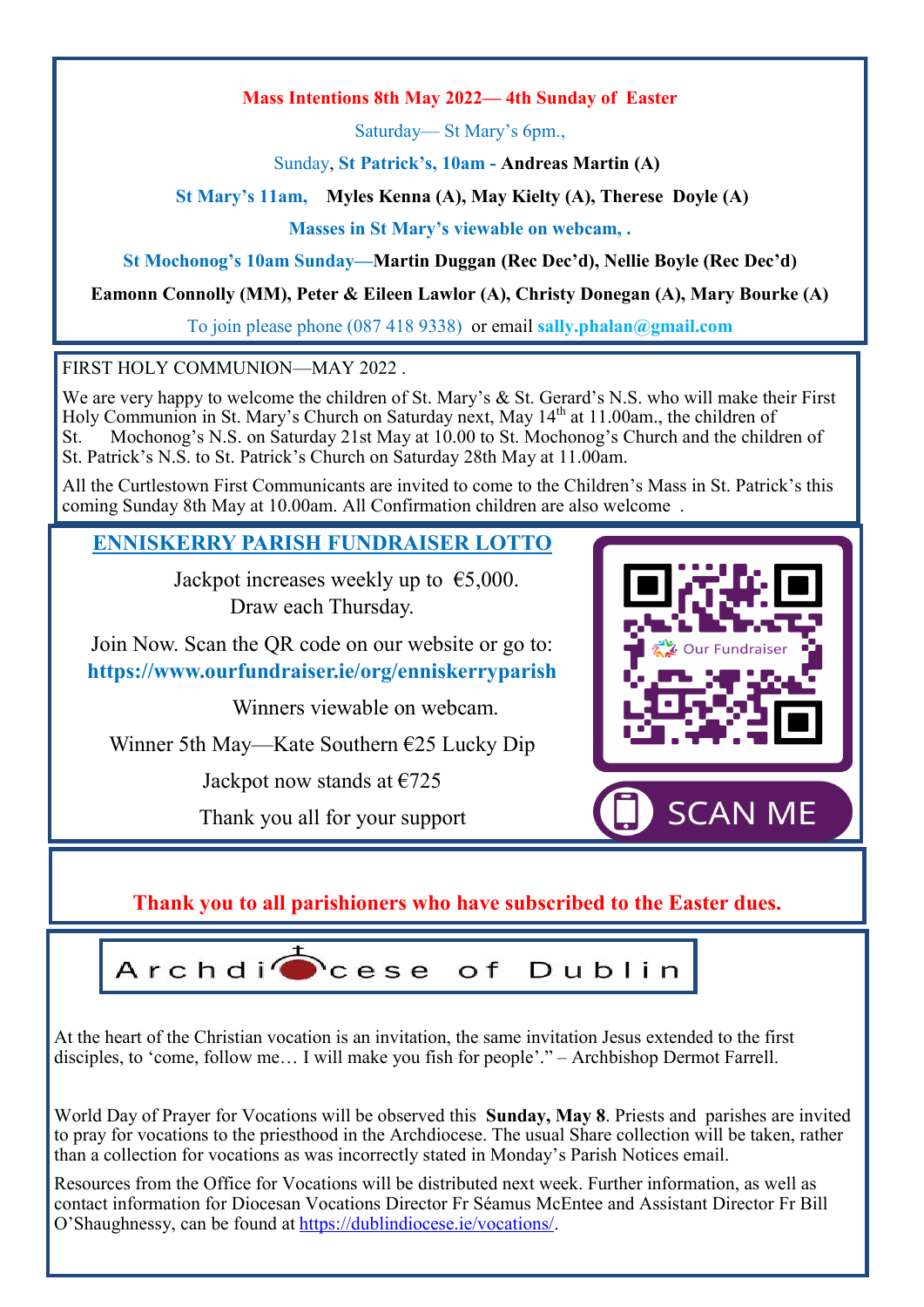# *BUILDING HOPE* **FIRST PHASE BEGINS THIS WEEK**

The first phase of *Building Hope* towards parish renewal begins this week. From the Process and Timeline for the second and third week of Easter, April 24 to May 7:

Parish prays the *Building Hope* Prayer as we begin this first phase of *Building Hope* towards parish renewal. The *Building Hope* prayer can be found at [https://dublindiocese.ie/the](https://dublindiocese.ie/the-building-hope-prayer/)-building-hope-prayer/

• Parish team, parish pastoral council and parish finance committee gathers to form together the Parish *Building Hope* Leadership Group. The Chair of the PPC or another person chosen in their place for this role, should chair the Parish *Building Hope* Leadership Group.

• The group reflects prayerfully together on the Archdiocese of Dublin Statement of Mission and the *Building Hope* Task Force Report.

Then the group reviews the parish profile data and resources provided and, in synodal manner, reaches a broad understanding of the direction of its response. Before coming to a final partnership determination, the parish profile material is shared widely and at a parish gathering. This is a very important part of the process intended to encourage as many parishioners as would wish to join in the dialogue and discernment.

**The Parish** *Building Hope* **Leadership Group invites local animators and asks them to register on [buildinghope@dublindiocese.ie.](mailto:buildinghope@dublindiocese.ie)**

Together they agree an appropriate date, suggested in the fifth and sixth week of Easter (May 15 to May 28), for a *Building Hope* Parish Gathering

The *Building Hope* resources, including Archbishop Farrell's Easter Pastoral Letter *Living the Hope of Easter*, can be found at [https://dublindiocese.ie/category/building](https://dublindiocese.ie/category/building-hope/)-hope/. A video of Archbishop Farrell reading from his pastoral letter can be watched at [https://youtu.be/TdWLWj\\_lCEU/.](https://youtu.be/TdWLWj_lCEU/)

# **LAY MINISTRY COLLECTION – MAY 14 AND 15**

The Archdiocese of Dublin Lay Ministry Collection takes place on Saturday and Sunday, May 14 and 15. The Lay Ministry Collection will support the development of a variety of lay ministries, providing for more women and men to work alongside the priests and deacons. Our hope is that lay ministry will make a significant contribution to pastoral life into the future.

Donations can be made online at https://pay-[payzone.easypaymentsplus.com/customer/10012/product](https://pay-payzone.easypaymentsplus.com/customer/10012/product-list/)[list/.](https://pay-payzone.easypaymentsplus.com/customer/10012/product-list/)

# **MISSION IMPOSSIBLE COURSE**

Pope Francis is urging all Catholics to understand that they are called to be missionary disciples. This calls for a different vision of what it means to be Church. In this course – ideal for members of parish pastoral councils as they look ahead – we wish to explore together this new vision through reflecting on the signs of the times, the teaching of Pope Francis and a biblical understanding of faith. Our presenters have a wide range of experience in pastoral ministry as well as being theologians, missionaries, and teachers. The course is jointly organised by Spiritan Mission Ireland and the office of Mission and Ministry in the Archdiocese of Dublin. Early registration is advisable as places are limited. For more details, and how to register, see the attached poster.